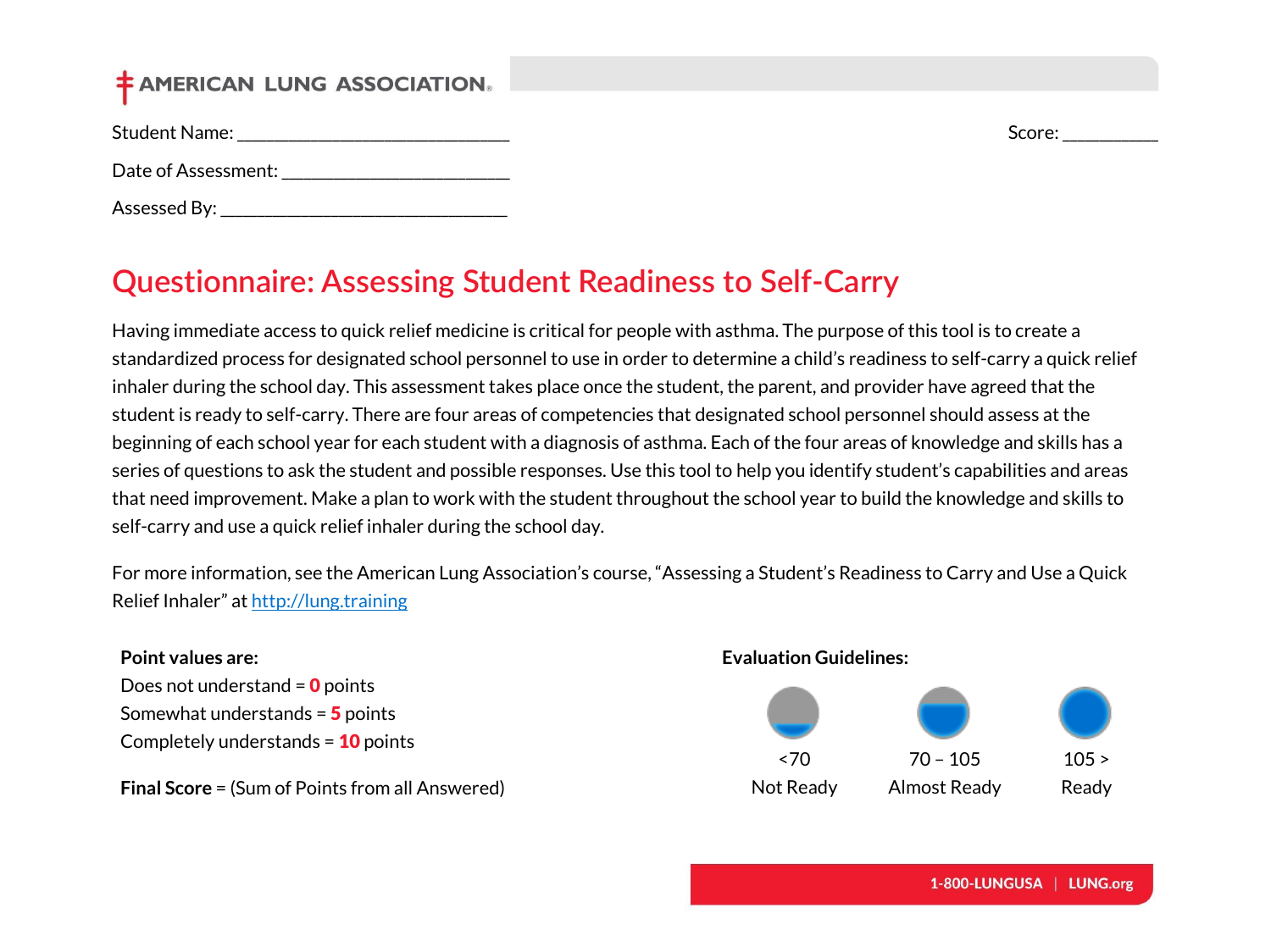## **Section 1: Basic Understanding of Asthma**

**The student should have a basic understanding of asthma.**

| Question                                                                                                                                                                             | Does Not<br><b>Understand</b><br>O | Somewhat<br>Understands<br>5 | Completely<br><b>Understands</b><br>10 |
|--------------------------------------------------------------------------------------------------------------------------------------------------------------------------------------|------------------------------------|------------------------------|----------------------------------------|
| What part of your body is affected by asthma? Can you show me? What is this part of<br>the body called?<br>The lungs.                                                                |                                    |                              |                                        |
| What do the lungs do?<br>They help you breathe. They move air in and out of the body.                                                                                                |                                    |                              |                                        |
| What happens to your lungs when you're having symptoms?<br>It's hard to breathe; the muscles squeeze tight; the insides of the airways swell; the airways fill with mucus.           |                                    |                              |                                        |
| What can you do to keep from getting asthma symptoms?<br>Avoid or limit exposure to the things that bother your lungs; taking daily controller medicines as prescribed by<br>doctor. |                                    |                              |                                        |
| What does it mean to have asthma under control?<br>I would not have symptoms when I do the things I want to do; I could do anything that my friends without<br>asthma can do.        |                                    |                              |                                        |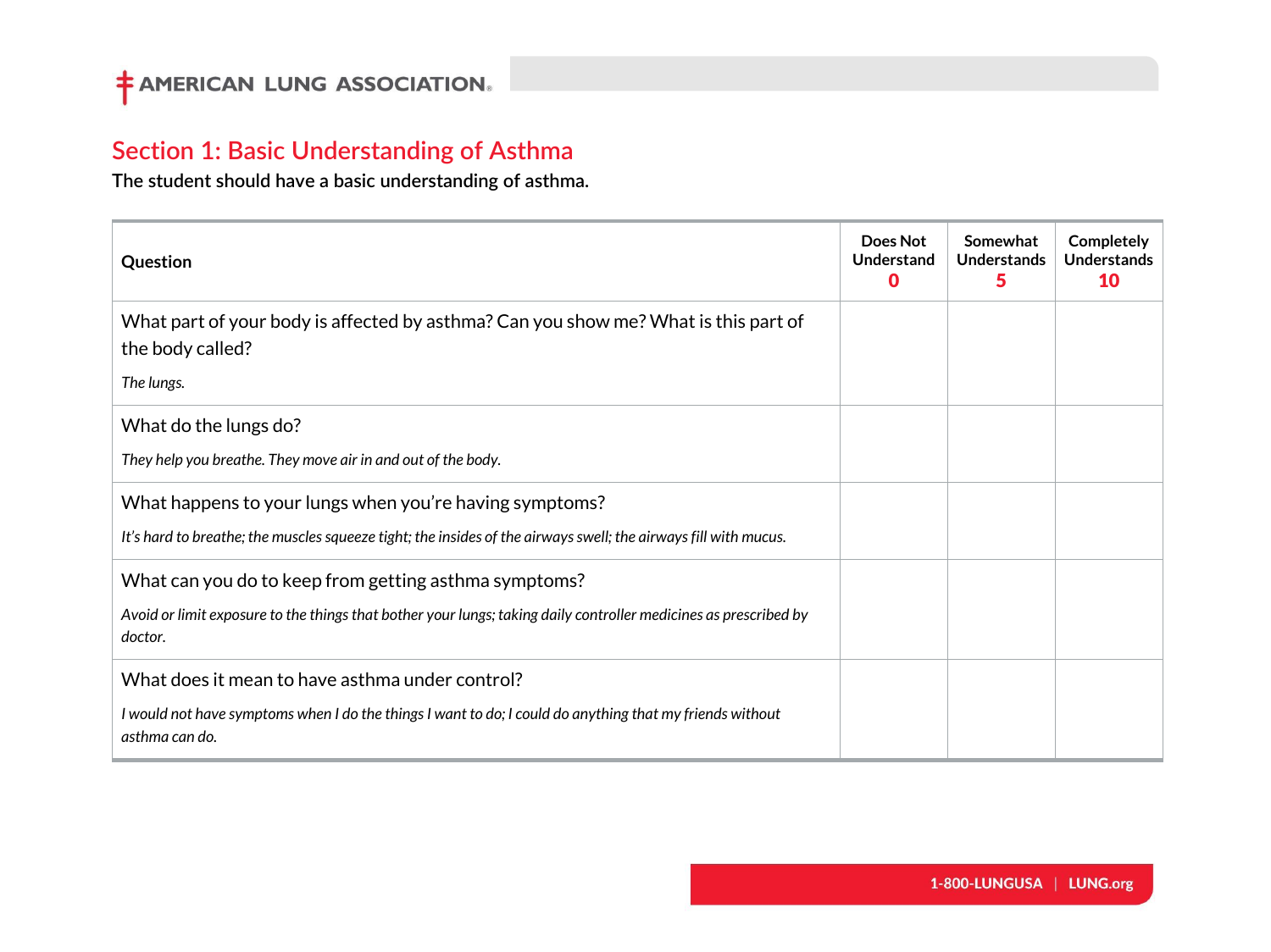## **Section 2: Understanding of Symptoms and Asthma Management**

**Recognizing signs and symptoms can help people with asthma take the necessary steps to prevent an asthma episode. The student should be able to recognize asthma symptoms and the steps to treat them.**

| Question                                                                                                                                                                                                                                                                                                                                                                           | Does Not<br>Understand | Somewhat<br>Understands | Completely<br><b>Understands</b><br>10 |
|------------------------------------------------------------------------------------------------------------------------------------------------------------------------------------------------------------------------------------------------------------------------------------------------------------------------------------------------------------------------------------|------------------------|-------------------------|----------------------------------------|
| What are the signs you have before your asthma symptoms begin?<br>Most people have early warning signs that may occur hours before symptoms appear, such as: feeling tired;<br>needing to clear throat often; sore or itchy throat; dry mouth; fever; feeling nervous, grumpy, or upset; rapid<br>heartbeat; stuffy nose or head; restlessness; rubbing chin or throat repeatedly. |                        |                         |                                        |
| What are your asthma symptoms?<br>Asthma symptoms vary from one person to the next but may include: coughing; wheezing; feeling of tightness in<br>the chest.                                                                                                                                                                                                                      |                        |                         |                                        |
| What should you do if you are having asthma symptoms?<br>Response should include: notifying an adult; taking asthma medicine; resting; doing relaxation exercises.                                                                                                                                                                                                                 |                        |                         |                                        |
| (Optional, will not affect score if not used) How do you measure your breathing with a peak<br>flow meter?<br>Response should include a series of steps. Refer to the How to Use a Peak Flow Meter video or download<br>instructions.                                                                                                                                              |                        |                         |                                        |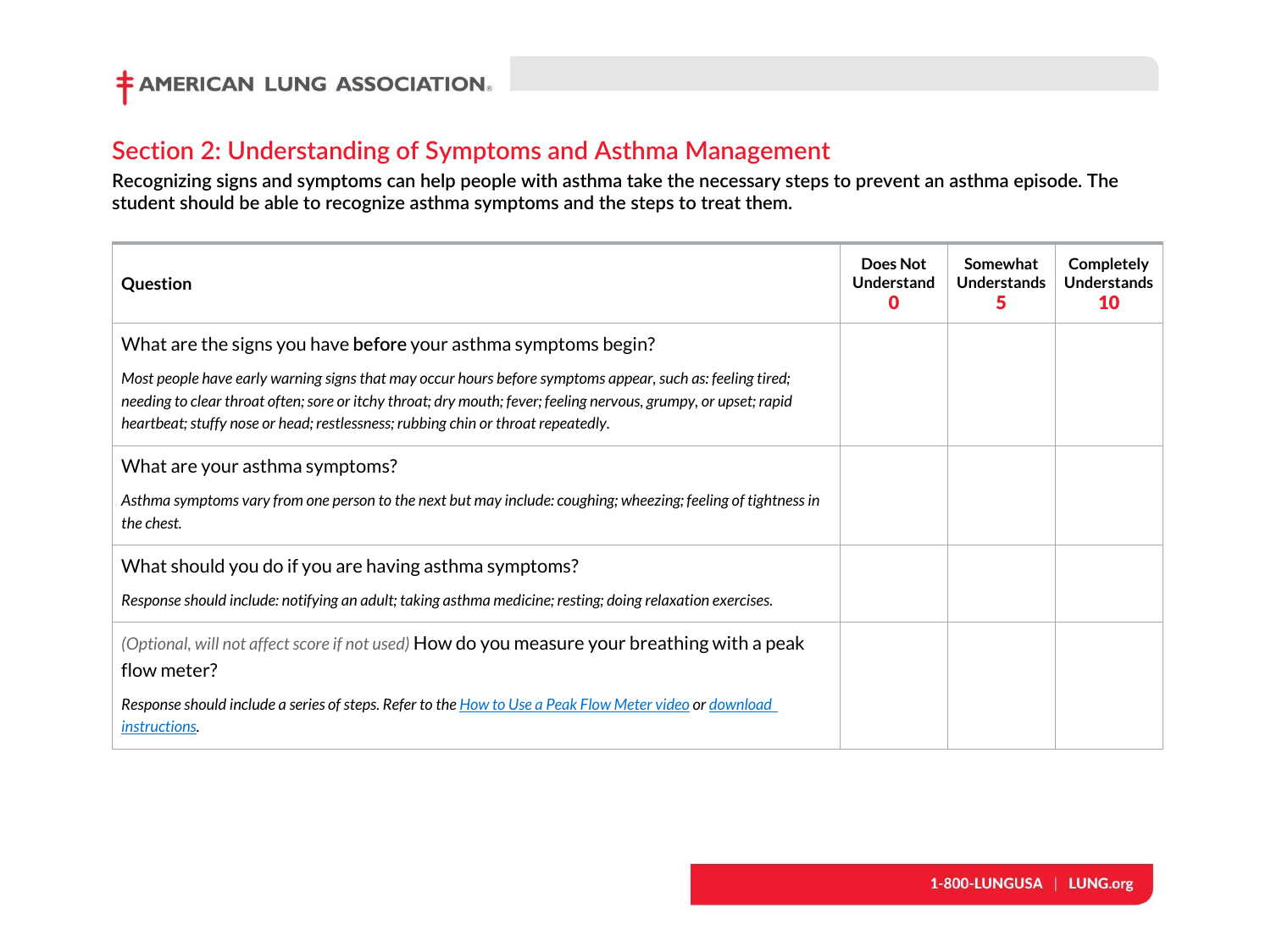### **Section 3: Using Asthma Medications**

**Understanding and using asthma medicines is a critical component to the overall treatment of asthma. The student should be able to describe the medicine they use to treat their asthma and demonstrate correct inhaler technique.**

| Question                                                                                                                                                                                                                                                                                                                                                                                                   | Does Not<br>Understand<br>n | Somewhat<br>Understands<br>5 | Completely<br><b>Understands</b><br>1Λ |
|------------------------------------------------------------------------------------------------------------------------------------------------------------------------------------------------------------------------------------------------------------------------------------------------------------------------------------------------------------------------------------------------------------|-----------------------------|------------------------------|----------------------------------------|
| Describe your asthma medications and how to use them.                                                                                                                                                                                                                                                                                                                                                      |                             |                              |                                        |
| Use this as an opportunity to verify that the student understands the different types of medicines to treat asthma<br>[i.e., long-term control medicine vs. quick-relief medicine]. Response should include: the names of the medicines<br>they take to treat their asthma, how much to take, and when to take them. Refer to the student's asthma action<br>plan for their individualized treatment plan. |                             |                              |                                        |
| Demonstrate how to use your quick-relief medication and after care.                                                                                                                                                                                                                                                                                                                                        |                             |                              |                                        |
| Response should include a series of steps. Refer to the metered-dose inhaler video or download instructions.                                                                                                                                                                                                                                                                                               |                             |                              |                                        |
| (Optional, will not affect score if not used) Demonstrate how to use long-term control<br>medication and after care.                                                                                                                                                                                                                                                                                       |                             |                              |                                        |
| Response should include a series of steps. Refer to the American Lung Association's asthma medication page to<br>identify the correct inhaler and coordinating instructions.                                                                                                                                                                                                                               |                             |                              |                                        |
| What does it mean if you use your quick-relief medicine more than twice per week?<br>Who should you tell and why?                                                                                                                                                                                                                                                                                          |                             |                              |                                        |
| It means my asthma is not in good control. I should tell my parents and the school nurse, so we can tell the doctor<br>and get the help I need to be active and healthy.                                                                                                                                                                                                                                   |                             |                              |                                        |